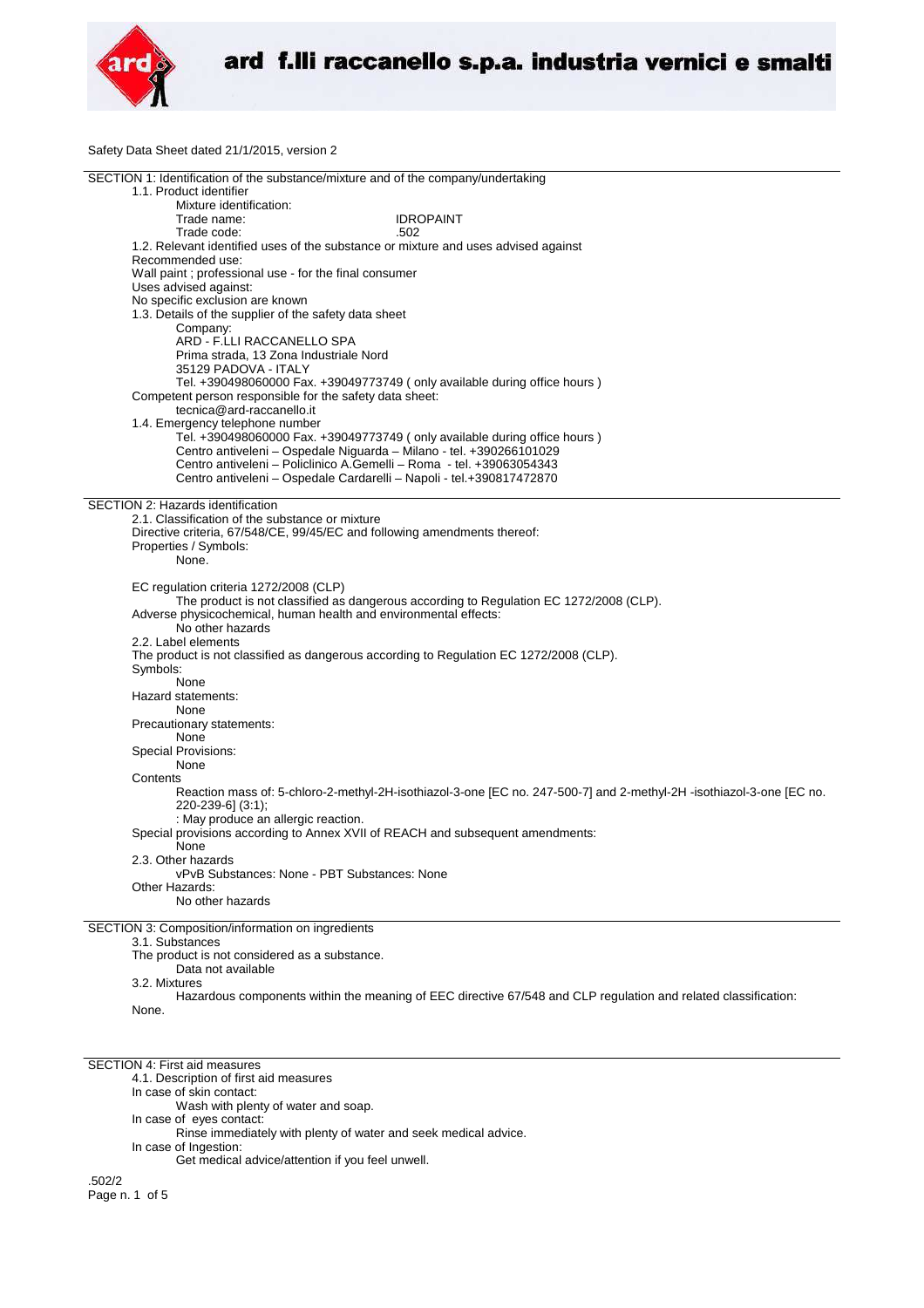| Safety Data Sheet<br>In case of Inhalation:<br>Remove casualty to fresh air and keep warm and at rest.<br>4.2. Most important symptoms and effects, both acute and delayed                                                                                                                                                                                                                                                                                                                                                                                                                                                                                                                 |
|--------------------------------------------------------------------------------------------------------------------------------------------------------------------------------------------------------------------------------------------------------------------------------------------------------------------------------------------------------------------------------------------------------------------------------------------------------------------------------------------------------------------------------------------------------------------------------------------------------------------------------------------------------------------------------------------|
| No known symptoms to date.<br>4.3. Indication of any immediate medical attention and special treatment needed<br>Treatment:<br>Treat symptomatically.                                                                                                                                                                                                                                                                                                                                                                                                                                                                                                                                      |
| <b>SECTION 5: Firefighting measures</b><br>5.1. Extinguishing media<br>Suitable extinguishing media:<br>Irrelevant, the product is not flammable.<br>Extinguishing media which must not be used for safety reasons:<br>None in particular.                                                                                                                                                                                                                                                                                                                                                                                                                                                 |
| 5.2. Special hazards arising from the substance or mixture<br>May produce toxic fumes of carbon monoxide if burning.<br>Do not inhale explosion and combustion gases.<br>5.3. Advice for firefighters<br>Use suitable breathing apparatus.                                                                                                                                                                                                                                                                                                                                                                                                                                                 |
| Collect contaminated fire extinguishing water separately. This must not be discharged into drains.                                                                                                                                                                                                                                                                                                                                                                                                                                                                                                                                                                                         |
| <b>SECTION 6: Accidental release measures</b><br>6.1. Personal precautions, protective equipment and emergency procedures<br>Wear personal protection equipment.<br>Remove persons to safety.<br>See protective measures under point 7 and 8.                                                                                                                                                                                                                                                                                                                                                                                                                                              |
| 6.2. Environmental precautions<br>Do not allow to enter into soil/subsoil. Do not allow to enter into surface water or drains.<br>Retain contaminated washing water and dispose it.<br>In case of gas escape or of entry into waterways, soil or drains, inform the responsible authorities.                                                                                                                                                                                                                                                                                                                                                                                               |
| 6.3. Methods and material for containment and cleaning up<br>Suitable material for taking up: absorbing material, organic, sand.<br>Wash with plenty of water.                                                                                                                                                                                                                                                                                                                                                                                                                                                                                                                             |
| 6.4. Reference to other sections<br>See also section 8 and 13                                                                                                                                                                                                                                                                                                                                                                                                                                                                                                                                                                                                                              |
| SECTION 7: Handling and storage<br>7.1. Precautions for safe handling<br>Avoid contact with skin and eyes.<br>Do not eat or drink while working.<br>See also section 8 for recommended protective equipment.<br>7.2. Conditions for safe storage, including any incompatibilities<br>Keep away from food, drink and feed.<br>Incompatible materials:<br>None in particular.<br>Instructions as regards storage premises:<br>Adequately ventilated premises.<br>7.3. Specific end use(s)<br>None in particular                                                                                                                                                                              |
| SECTION 8: Exposure controls/personal protection<br>8.1. Control parameters<br>Exposure limit(s):<br>There are not occupational exposure limits in accordance to the EU legislation<br><b>DNEL Values:</b><br>Data not available<br><b>PNEC Values:</b><br>Data not available<br>8.2. Exposure controls<br>Eye/ face protection:<br>Not needed for normal use. Anyway, operate according good working practices.<br>Skin protection<br>a) protection for hands:<br>One-time gloves.<br>b) other:<br>No special precaution must be adopted for normal use.<br>Respiratory protection:<br>Not needed for normal use.<br>Thermal Hazards:<br>None<br>Environmental exposure controls:<br>None |
| SECTION 9: Physical and chemical properties<br>9.1. Information on basic physical and chemical properties<br>Appearance and colour:<br>Fluid dispersion various colors<br>Odour:<br>Characteristic: slightly acetic<br>Odour threshold:<br>Data not available                                                                                                                                                                                                                                                                                                                                                                                                                              |
| .502/2                                                                                                                                                                                                                                                                                                                                                                                                                                                                                                                                                                                                                                                                                     |

Page n. 2 of 5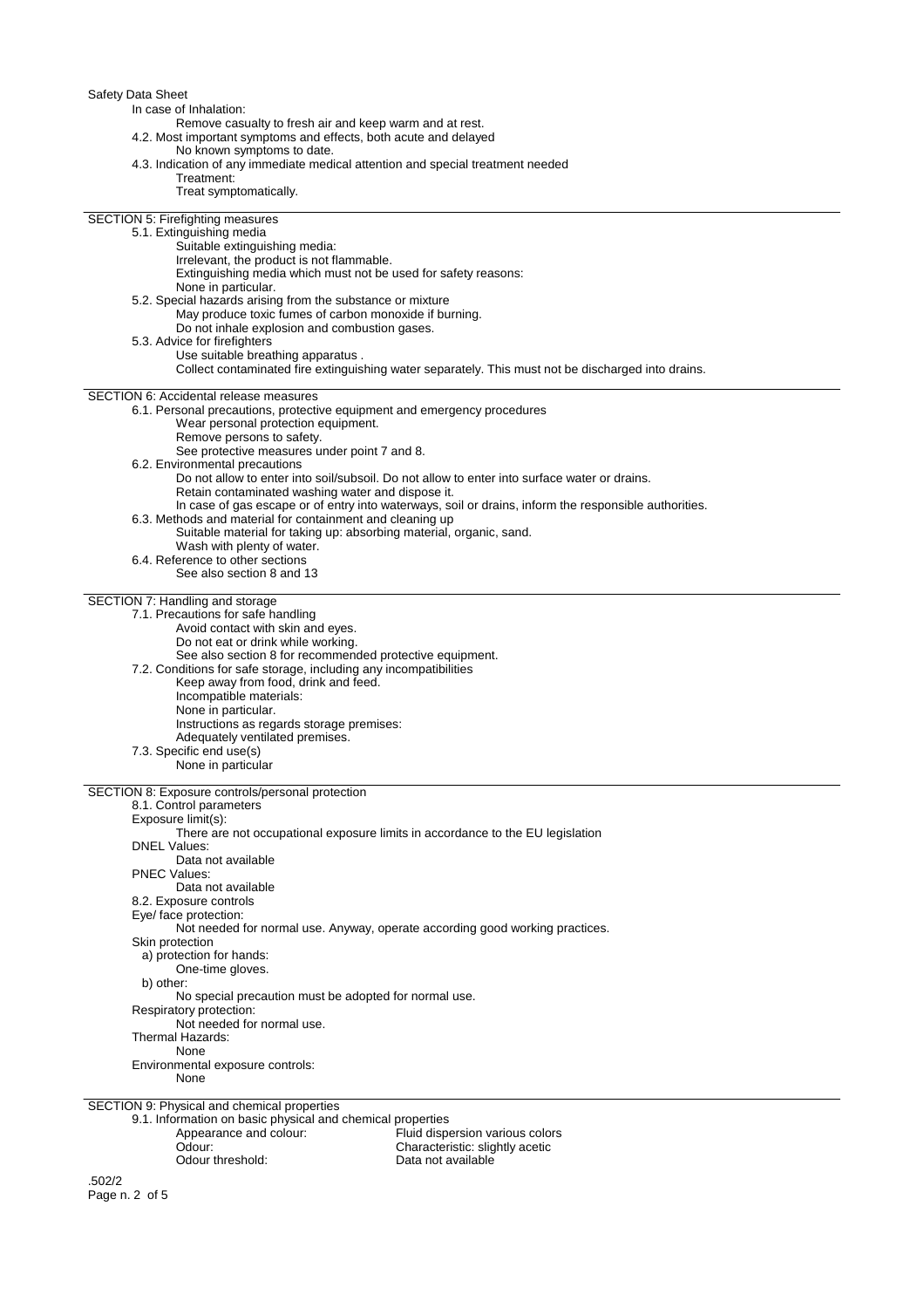| Safety Data Sheet<br>pH:                                                                                                              | 9.0                                                                                                                       |
|---------------------------------------------------------------------------------------------------------------------------------------|---------------------------------------------------------------------------------------------------------------------------|
| Melting point / freezing point:                                                                                                       | Data not available                                                                                                        |
| Initial boiling point and boiling range:                                                                                              | Data not available                                                                                                        |
| Solid/gas flammability:                                                                                                               | Data not available                                                                                                        |
| Upper/lower flammability or explosive limits:                                                                                         | Data not available                                                                                                        |
| Vapour density:                                                                                                                       | Data not available                                                                                                        |
| Flash point:                                                                                                                          | Not flammable                                                                                                             |
| Evaporation rate:<br>Vapour pressure:                                                                                                 | Data not available<br>Data not available                                                                                  |
| Relative density:                                                                                                                     | 1320 - 1560 g/l a 20°C                                                                                                    |
| Solubility in water:                                                                                                                  | Miscible                                                                                                                  |
| Solubility in oil:                                                                                                                    | Insoluble                                                                                                                 |
| Partition coefficient (n-octanol/water):                                                                                              | Data not available                                                                                                        |
| Auto-ignition temperature:                                                                                                            | Data not available                                                                                                        |
| Decomposition temperature:<br>Viscosity:                                                                                              | Data not available<br>9000 - 17000 cP 20°C                                                                                |
| Explosive properties:                                                                                                                 | Data not available                                                                                                        |
| Oxidizing properties:                                                                                                                 | Data not available                                                                                                        |
| 9.2. Other information                                                                                                                |                                                                                                                           |
| Miscibility:                                                                                                                          | Data not available                                                                                                        |
| Fat Solubility:                                                                                                                       | Data not available                                                                                                        |
| Conductivity:                                                                                                                         | Data not available                                                                                                        |
| Substance Groups relevant properties: Data not available<br>Note: The data herein refer to QC when the product was put on the market. |                                                                                                                           |
|                                                                                                                                       |                                                                                                                           |
| SECTION 10: Stability and reactivity                                                                                                  |                                                                                                                           |
| 10.1. Reactivity                                                                                                                      |                                                                                                                           |
| Stable under normal conditions<br>10.2. Chemical stability                                                                            |                                                                                                                           |
| Stable under normal conditions                                                                                                        |                                                                                                                           |
| 10.3. Possibility of hazardous reactions                                                                                              |                                                                                                                           |
| None                                                                                                                                  |                                                                                                                           |
| 10.4. Conditions to avoid                                                                                                             |                                                                                                                           |
| Stable under normal conditions.                                                                                                       |                                                                                                                           |
| 10.5. Incompatible materials<br>None in particular.                                                                                   |                                                                                                                           |
| 10.6. Hazardous decomposition products                                                                                                |                                                                                                                           |
| None.                                                                                                                                 |                                                                                                                           |
|                                                                                                                                       |                                                                                                                           |
| SECTION 11: Toxicological information<br>11.1. Information on toxicological effects                                                   |                                                                                                                           |
| Toxicological information of the mixture:                                                                                             |                                                                                                                           |
| Data not available                                                                                                                    |                                                                                                                           |
| Toxicological information of the main substances found in the mixture:                                                                |                                                                                                                           |
| Data not available                                                                                                                    |                                                                                                                           |
|                                                                                                                                       | If not differently specified, the information required in Regulation 453/2010/EC listed below must be considered as N.A.: |
| a) acute toxicity;<br>b) skin corrosion/irritation;                                                                                   |                                                                                                                           |
| c) serious eye damage/irritation;                                                                                                     |                                                                                                                           |
| d) respiratory or skin sensitisation;                                                                                                 |                                                                                                                           |
| e) germ cell mutagenicity;                                                                                                            |                                                                                                                           |
| f) carcinogenicity;                                                                                                                   |                                                                                                                           |
| q) reproductive toxicity;                                                                                                             |                                                                                                                           |
| h) STOT-single exposure;<br>i) STOT-repeated exposure;                                                                                |                                                                                                                           |
| i) aspiration hazard.                                                                                                                 |                                                                                                                           |
|                                                                                                                                       |                                                                                                                           |
| SECTION 12: Ecological information                                                                                                    |                                                                                                                           |
| 12.1. Toxicity                                                                                                                        | Adopt good working practices, so that the product is not released into the environment.                                   |
| Data not available                                                                                                                    |                                                                                                                           |
| 12.2. Persistence and degradability                                                                                                   |                                                                                                                           |
| Data not available                                                                                                                    |                                                                                                                           |
| 12.3. Bioaccumulative potential                                                                                                       |                                                                                                                           |
| Data not available                                                                                                                    |                                                                                                                           |
| 12.4. Mobility in soil<br>Data not available                                                                                          |                                                                                                                           |
| 12.5. Results of PBT and vPvB assessment                                                                                              |                                                                                                                           |
| vPvB Substances: None - PBT Substances: None                                                                                          |                                                                                                                           |
| 12.6. Other adverse effects                                                                                                           |                                                                                                                           |
| None                                                                                                                                  |                                                                                                                           |
|                                                                                                                                       |                                                                                                                           |
| SECTION 13: Disposal considerations                                                                                                   |                                                                                                                           |

13.1. Waste treatment methods

Recover if possible. In so doing, comply with the local and national regulations currently in force.

Waste should not be disposed of by release to sewers.

Contaminated packaging thinners and cleaning diluents must be landfilled.

.502/2 Page n. 3 of 5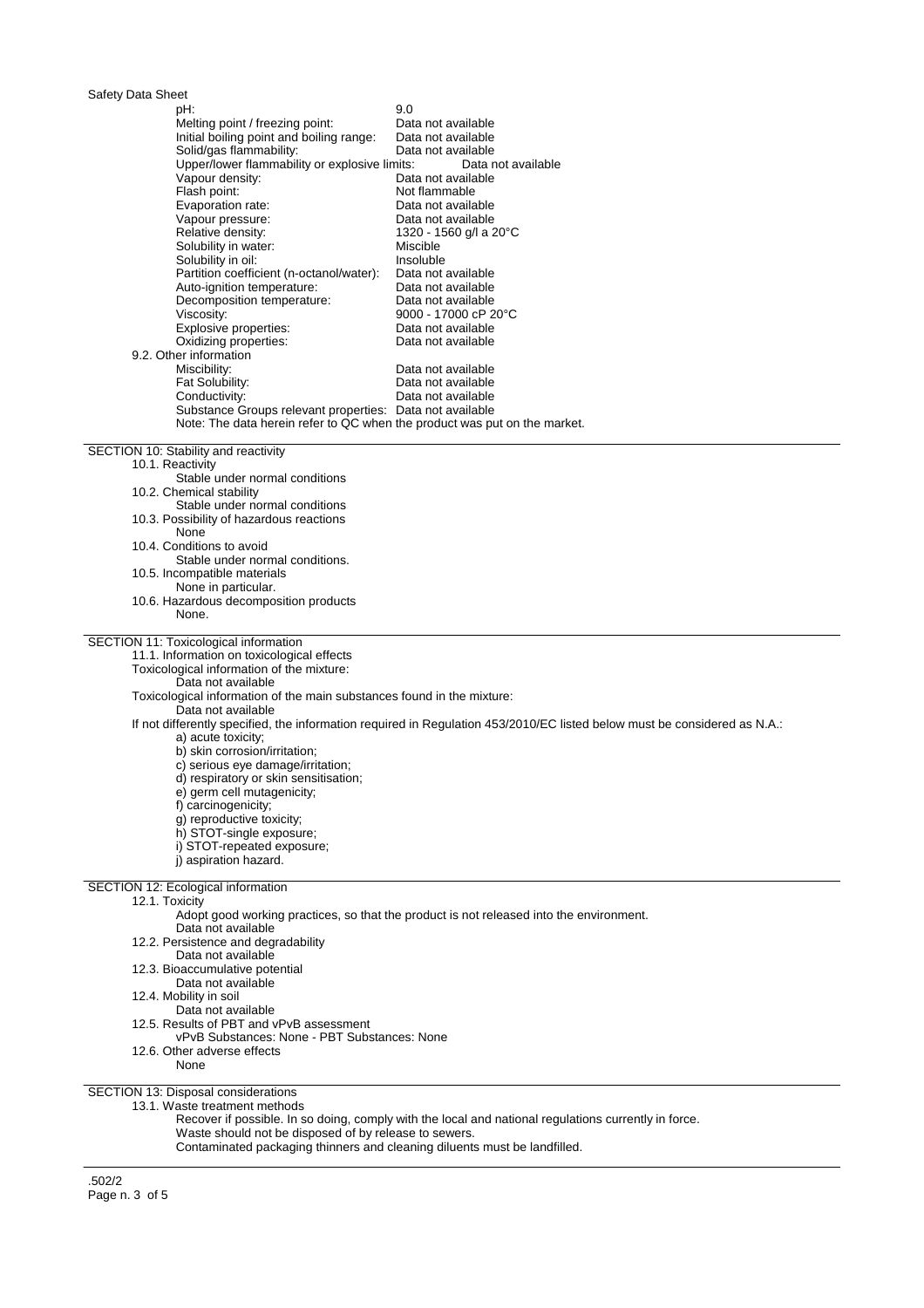Safety Data Sheet

SECTION 14: Transport information

14.1. UN number Not classified as dangerous in the meaning of transport regulations.

14.2. UN proper shipping name

- Data not available
- 14.3. Transport hazard class(es)
- Data not available
- 14.4. Packing group
- Data not available
- 14.5. Environmental hazards
	- ADR-Enviromental Pollutant: No
	- Data not available
		-
- 14.6. Special precautions for user Data not available
- 14.7. Transport in bulk according to Annex II of MARPOL73/78 and the IBC Code Data not available
- 

## SECTION 15: Regulatory information

15.1. Safety, health and environmental regulations/legislation specific for the substance or mixture Dir. 67/548/EEC (Classification, packaging and labelling of dangerous substances). Dir. 99/45/EEC (Classification, packaging and labelling of dangerous preparations). DIR.2004/42/CE. Subcategory a Type BA limit COV 30 g/l. Contained in product < 30 g/l. Regulation (EU) No 528/2012 and subsequent amendments. Dir. 98/24/EC (Risks related to chemical agents at work). Directive 2000/39/CE (Occupational exposure limit values) and subsequent modifications: 2004/37/CE, 2006/15/CE and 2009/161/UE. Dir. 2006/8/EC Regulation (EC) n. 1907/2006 (REACH) Regulation (EC) n. 1272/2008 (CLP) Regulation (EC) n. 790/2009 (ATP 1 CLP) and (EU) n. 758/2013 Regulation (EU) n. 453/2010 (Annex I) Regulation (EU) n. 286/2011 (ATP 2 CLP) Regulation (EU) n. 618/2012 (ATP 3 CLP) Restrictions related to the product or the substances contained according to Annex XVII Regulation (EC) 1907/2006 (REACH) and subsequent modifications: None Where applicable, refer to the following regulatory provisions : 1999/13/EC (VOC directive)

15.2. Chemical safety assessment

## No

## SECTION 16: Other information

Paragraphs modified from the previous revision:

- SECTION 1: Identification of the substance/mixture and of the company/undertaking
- SECTION 2: Hazards identification

SECTION 4: First aid measures

- SECTION 8: Exposure controls/personal protection
- SECTION 9: Physical and chemical properties
- SECTION 15: Regulatory information

This document was prepared by a competent person who has received appropriate training.

Main bibliographic sources:

The ECHA database on registered substances.

- ESIS- European chemical Substances Information System.
- eChemPortal- the global portal to Information on Chemical Substance.
- GESTIS substance database.
- Insert further consulted bibliography

The information contained herein is based on our state of knowledge at the above-specified date. It refers solely to the product indicated and constitutes no guarantee of particular quality.

It is the duty of the user to ensure that this information is appropriate and complete with respect to the specific use intended. This MSDS cancels and replaces any preceding release.

Safety data Sheet not legally required.

Legend of acronyms and abbreviations used in the safety data sheet:<br>ADR: European Agreement concerning the Internationa

- ADR: European Agreement concerning the International Carriage of Dangerous Goods by Road.<br>CAS: Chemical Abstracts Service (division of the American Chemical Society).
	- Chemical Abstracts Service (division of the American Chemical Society).
- CLP: Classification, Labeling, Packaging.<br>
Derived No Fffect Level.
- DNEL:<br>
Derived No Effect Level.<br>
EC50: Median effective concer
	- Median effective concentration expected to produce a certain effect in 50% of test organisms
- ECHA: European Chemicals Agency<br>EINECS: European Inventory of Existin
- EINECS: European Inventory of Existing Commercial Chemical Substances<br>ELINCS: European List of notified Chemical Substances
- European List of notified Chemical Substances
- GHS: Globally Harmonized System of Classification and Labeling of Chemicals.<br>
IATA: International Air Transport Association.
- IATA: International Air Transport Association.<br>IATA-DGR: Dangerous Goods Regulation by the "In
- Dangerous Goods Regulation by the "International Air Transport Association" (IATA).

.502/2 Page n. 4 of 5